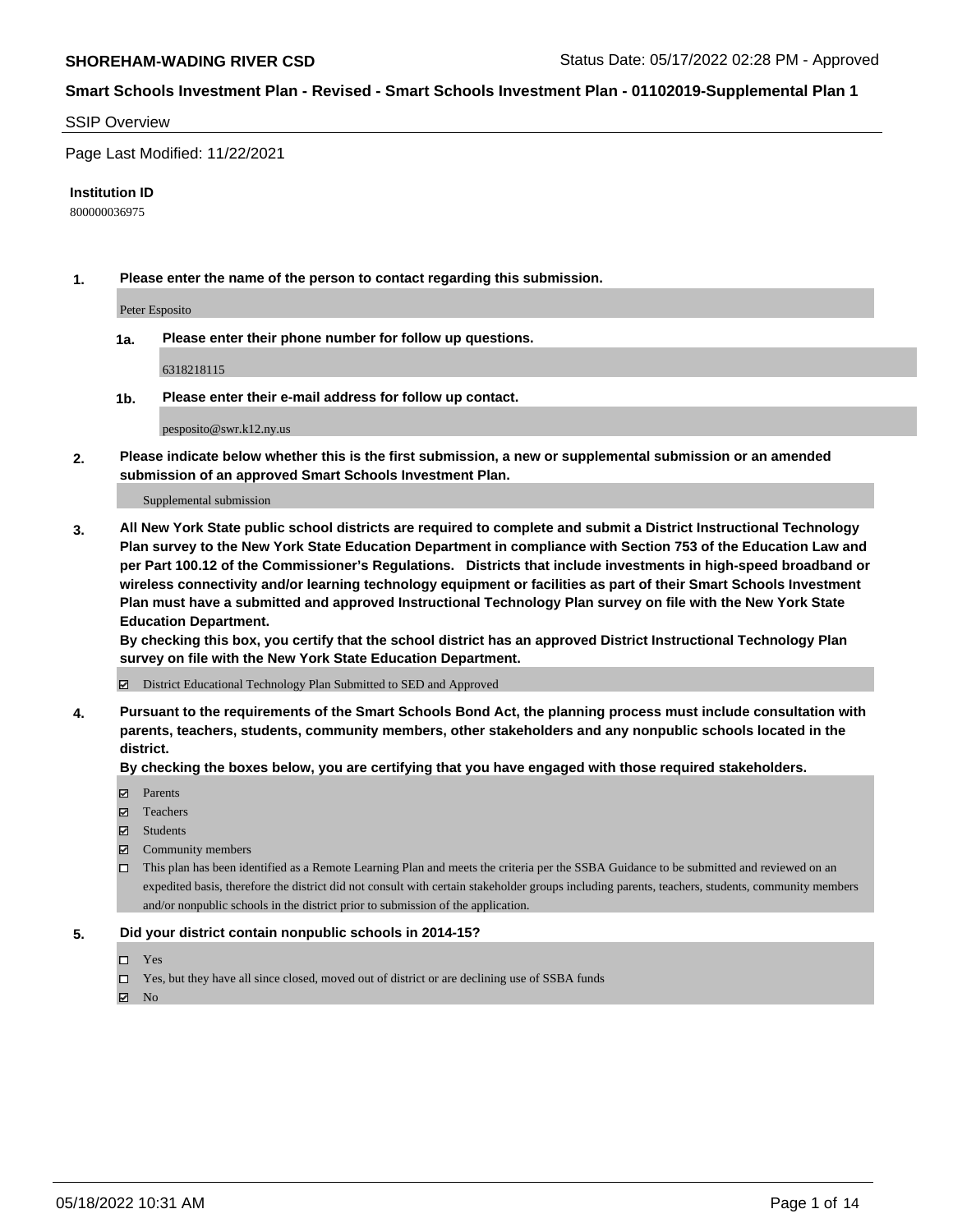## SSIP Overview

Page Last Modified: 11/22/2021

#### **6. Certify that the following required steps have taken place by checking the boxes below:**

- The district developed and the school board approved a preliminary Smart Schools Investment Plan.
- $\boxtimes$  The preliminary plan was posted on the district website for at least 30 days. The district included an address to which any written comments on the plan should be sent.
- $\boxtimes$  The school board conducted a hearing that enabled stakeholders to respond to the preliminary plan. This hearing may have occured as part of a normal Board meeting, but adequate notice of the event must have been provided through local media and the district website for at least two weeks prior to the meeting.
- The district prepared a final plan for school board approval and such plan has been approved by the school board.
- $\boxtimes$  The final proposed plan that has been submitted has been posted on the district's website.
- This Plan has been identified as a Remote Learning Plan and meets the criteria per the SSBA Guidance to be submitted and reviewed on an expedited basis, therefore this plan has not met certain stakeholder engagement requirements including, consulting with nonpublic schools in advance of plan submission, having the school board conduct a hearing on the plan and/or posting the plan to the district website for a minimum of 30 days. This district will post the Remote Learning Plan to the district's website upon submission of the application.
- **6a. Please upload the proposed Smart Schools Investment Plan (SSIP) that was posted on the district's website, along with any supporting materials. Note that this should be different than your recently submitted Educational Technology Survey. The Final SSIP, as approved by the School Board, should also be posted on the website and remain there during the course of the projects contained therein.**

PowerPoint SSIP FINAL BOE Supplemental Plan 09 24 21.ppt

**6b. Enter the webpage address where the final Smart Schools Investment Plan is posted. The Plan should remain posted for the life of the included projects.**

http://www.swrschools.org/Assets/District\_Information/100421\_PowerPoint\_SSIP\_FINAL\_BOE\_Supplemental\_Plan\_09\_24\_21.pdf?t=63768971913 1700000

**7. Please enter an estimate of the total number of students and staff that will benefit from this Smart Schools Investment Plan based on the cumulative projects submitted to date.**

2,600

**8. An LEA/School District may partner with one or more other LEA/School Districts to form a consortium to pool Smart Schools Bond Act funds for a project that meets all other Smart School Bond Act requirements. Each school district participating in the consortium will need to file an approved Smart Schools Investment Plan for the project and submit a signed Memorandum of Understanding that sets forth the details of the consortium including the roles of each respective district.**

 $\Box$  The district plans to participate in a consortium to partner with other school district(s) to implement a Smart Schools project.

#### **9. Please enter the name and 6-digit SED Code for each LEA/School District participating in the Consortium.**

| <b>Partner LEA/District</b> | <b>ISED BEDS Code</b> |
|-----------------------------|-----------------------|
| (No Response)               | (No Response)         |

## **10. Please upload a signed Memorandum of Understanding with all of the participating Consortium partners.**

(No Response)

#### **11. Your district's Smart Schools Bond Act Allocation is:**

\$1,003,429

# **12. Final 2014-15 BEDS Enrollment to calculate Nonpublic Sharing Requirement**

|            | l Public Enrollment | Nonpublic Enrollment | <b>Total Enrollment</b> | Nonpublic Percentage |
|------------|---------------------|----------------------|-------------------------|----------------------|
| Enrollment | 2.407               |                      | 2.407.00                | 0.00                 |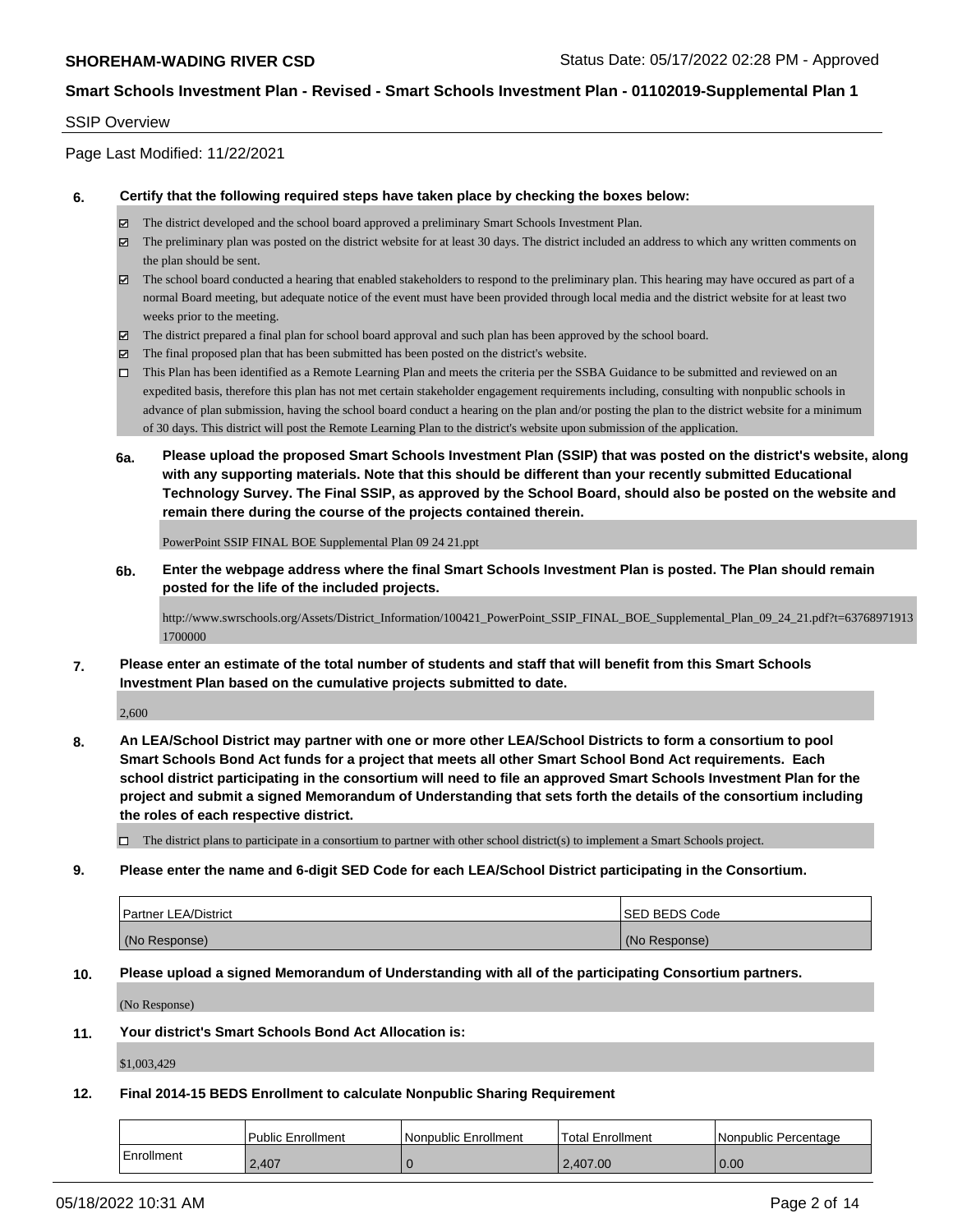SSIP Overview

Page Last Modified: 11/22/2021

**13. This table compares each category budget total, as entered in that category's page, to the total expenditures listed in the category's expenditure table. Any discrepancies between the two must be resolved before submission.**

|                                                 | Sub-Allocations | <b>Expenditure Totals</b> | <b>Difference</b> |
|-------------------------------------------------|-----------------|---------------------------|-------------------|
| School Connectivity                             | 247,463.20      | 247,463.20                | 0.00              |
| Connectivity Projects for<br><b>Communities</b> | 0.00            | 0.00                      | 0.00              |
| Classroom Technology                            | 0.00            | 0.00                      | 0.00              |
| Pre-Kindergarten Classrooms                     | 0.00            | 0.00                      | 0.00              |
| Replace Transportable<br>Classrooms             | 0.00            | 0.00                      | 0.00              |
| High-Tech Security Features                     | 0.00            | 0.00                      | 0.00              |
| Nonpublic Loan                                  | 0.00            | 0.00                      | 0.00              |
| Totals:                                         | 247,463         | 247,463                   | 0                 |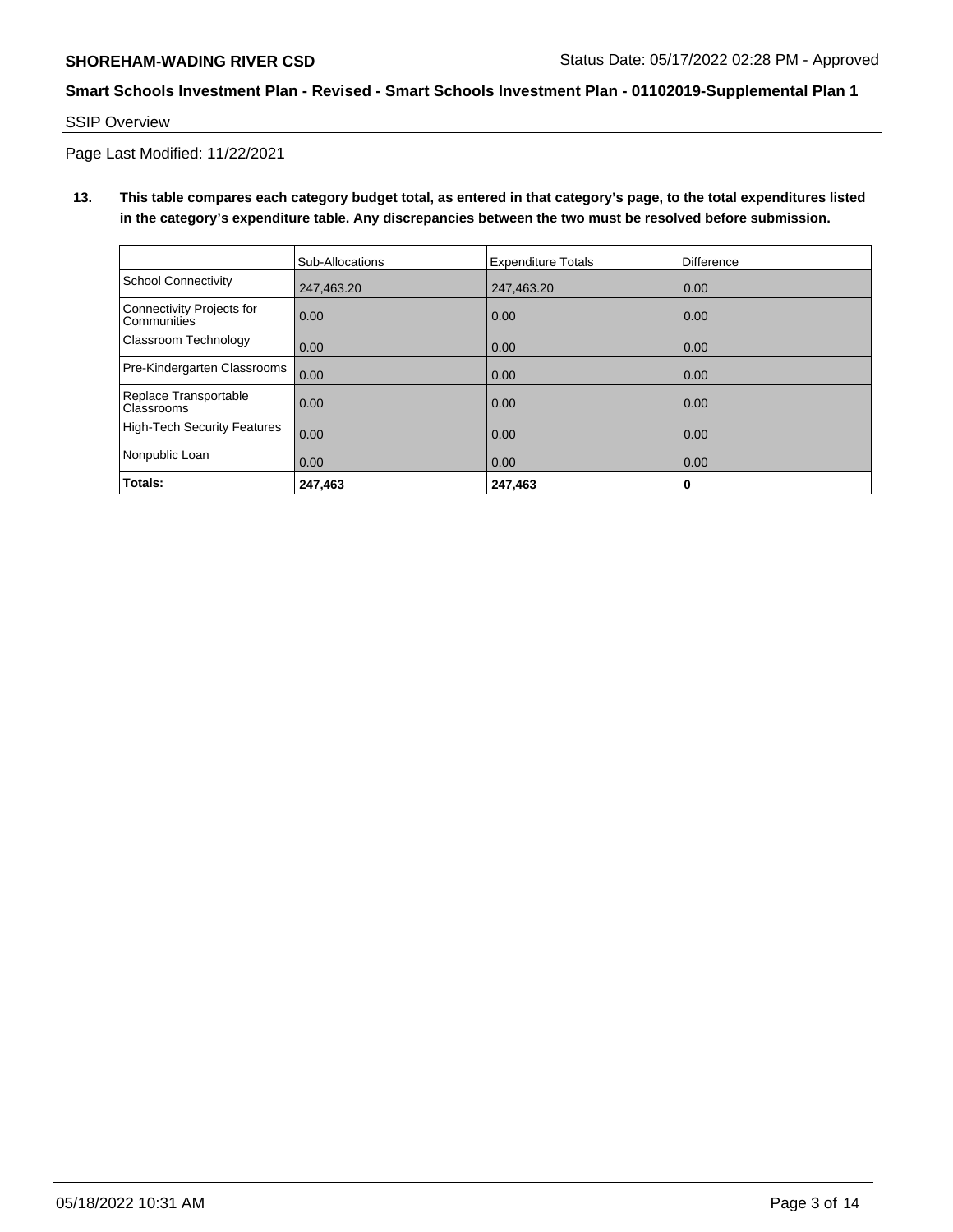## School Connectivity

Page Last Modified: 11/22/2021

- **1. In order for students and faculty to receive the maximum benefit from the technology made available under the Smart Schools Bond Act, their school buildings must possess sufficient connectivity infrastructure to ensure that devices can be used during the school day. Smart Schools Investment Plans must demonstrate that:**
	- **• sufficient infrastructure that meets the Federal Communications Commission's 100 Mbps per 1,000 students standard currently exists in the buildings where new devices will be deployed, or**
	- **• is a planned use of a portion of Smart Schools Bond Act funds, or**
	- **• is under development through another funding source.**

**Smart Schools Bond Act funds used for technology infrastructure or classroom technology investments must increase the number of school buildings that meet or exceed the minimum speed standard of 100 Mbps per 1,000 students and staff within 12 months. This standard may be met on either a contracted 24/7 firm service or a "burstable" capability. If the standard is met under the burstable criteria, it must be:**

**1. Specifically codified in a service contract with a provider, and**

**2. Guaranteed to be available to all students and devices as needed, particularly during periods of high demand, such as computer-based testing (CBT) periods.**

**Please describe how your district already meets or is planning to meet this standard within 12 months of plan submission.**

Our District currently has a 1000Mbps service for approximately 2600students and staff. This level of service is more than the required 100Mbps per 1000 students.

- **1a. If a district believes that it will be impossible to meet this standard within 12 months, it may apply for a waiver of this requirement, as described on the Smart Schools website. The waiver must be filed and approved by SED prior to submitting this survey.**
	- By checking this box, you are certifying that the school district has an approved waiver of this requirement on file with the New York State Education Department.
- **2. Connectivity Speed Calculator (Required). If the district currently meets the required speed, enter "Currently Met" in the last box: Expected Date When Required Speed Will be Met.**

|                  | l Number of | Required Speed | Current Speed in Expected Speed | to be Attained                      | <b>Expected Date</b> |
|------------------|-------------|----------------|---------------------------------|-------------------------------------|----------------------|
|                  | Students    | lin Mbps       | <b>Mbps</b>                     | Within 12 Months 1Speed Will be Met | When Required        |
| Calculated Speed | 2.060       | 206.00         | 1000                            | l (No Response)                     | (No Response)        |

# **3. Describe how you intend to use Smart Schools Bond Act funds for high-speed broadband and/or wireless connectivity projects in school buildings.**

The District recently (summer of 2020) completed replacing 60 1GB data switches with 60 new 10GB Avaya 48port PoE switches. This infrastructure upgrade was the first step in a plan to provide us with the ability to effectively upgrade our "wireless" network. We have also recently increased our internet connectivity from 500 Mbps to 1000Mbps due to a district wide 1-1 chromebook environment. Our new PoE switches provide us with the flexibility to add access points to areas that we were not able to prior to the switch upgrade and have wireless access in all instructional areas as well as common areas and designated exterior areas. This supplemental submittal is focused on upgrading our existing wireless network that was installed in 2013. The original installation included 150 Aruba AP105 access points and over the course of the past several years the District has been slowly adding to this number. These access points are no longer being produced and now poses a problem when we need to expand the access. This plan will seek to replace our existing access points with new Aruba 515 Access points and add Aruba 535 access points in locations that need more coverage (ie. auditoriums or outdoor locations).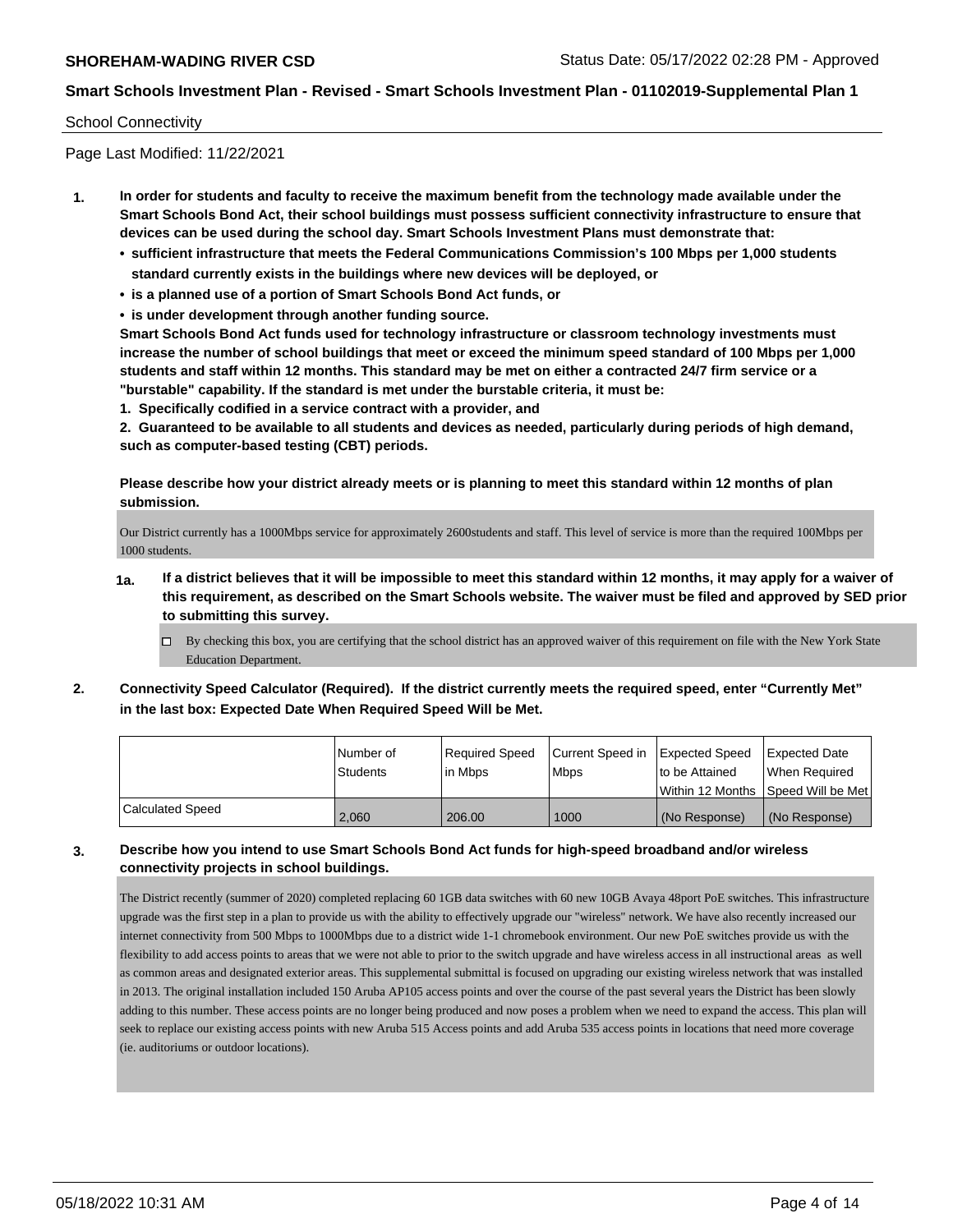#### School Connectivity

Page Last Modified: 11/22/2021

**4. Describe the linkage between the district's District Instructional Technology Plan and how the proposed projects will improve teaching and learning. (There should be a link between your response to this question and your responses to Question 1 in Section IV - NYSED Initiatives Alignment: "Explain how the district use of instructional technology will serve as a part of a comprehensive and sustained effort to support rigorous academic standards attainment and performance improvement for students."** 

# **Your answer should also align with your answers to the questions in Section II - Strategic Technology Planning and the associated Action Steps in Section III - Action Plan.)**

The district has worked diligently over the past several years to upgrade our infrastructure, enabling us to incorporate on-line computer-based assessment measures to inform our programs, professional development of staff, and instructional decision making. In addition, the expansion of our I:l Chromebook initiative will make it much easier for teachers to evaluate student progress in a variety of platforms such as Castle Learning, i-Ready, ALEKS, Eureka Math, and Do the Math, amongst others. Through the implementation of data dialogues and formal data discussions, the district will be working to use our existing technology platforms to identify and differentiate instructional supports and enrichment for all students. Our initial Smart Schools Bond Act submittal included an upgrade of all the Districts data switches, personal computers and Smartboard projectors. The switch replacement portion of the project enabled our District to replace its 10 year old, one GB switches, with new 10 GB PoE switches. These switches are capable of being upgraded to 40 GB in the future without replacing the actual physical switch if needed. This upgrade will enhance and strengthen our network and enable our District to continue with incorporating instructional technology into our curriculum and instruction. This also gave us the capability to upgrade our existing wireless network to provide access in all instructional areas throughout the district.

Our plan is to upgrade our current wireless network and replace our two physical domain controllers with new Aruba cloud based domain controllers and new Aruba Access Points. No new ethernet cabling is being planned for since we will be using our existing Ethernet cabling. We are currently planning on using a mix of Aruba AP515's, some Aruba AP535's (in areas that may need more dense coverage such as an auditorium) as well as several Aruba AP577 in locations designated as exterior instructional areas. This plan will include mounting the new access points, all necessary licensing, warranties and services to complete the project.

Our long term goal is to increase student mastery performance on district, state, and national level assessments to best prepare students for success in college and the workplace. By providing a robust network, and wireless internet access on all of our campuses, our District will be able to support the technological demands of our staff, students and our community.

**5. If the district wishes to have students and staff access the Internet from wireless devices within the school building, or in close proximity to it, it must first ensure that it has a robust Wi-Fi network in place that has sufficient bandwidth to meet user demand.**

#### **Please describe how you have quantified this demand and how you plan to meet this demand.**

Our District has been utilizing a 1:1 program for all of its students and staff since March of 2020. The IT department monitors District bandwidth requirements in real time and recently upgraded from a 500Mbps package to 1000 Mbps package through our service provider. We had noticed that during certain instructional periods bandwidth demand increased dramatically and was close to our ceiling of 500Mbps. This was effecting users experience on our network. As soon as possible we upgraded to 1000 Mbps and all users issues were resolved. As part of our proposed upgrade each buildings principal had input on additional areas (inside and out) where they would like to have improved, or new, wireless internet access.

**6. Smart Schools plans with any expenditures in the School Connectivity category require a project number from the Office of Facilities Planning. Districts must submit an SSBA LOI and receive project numbers prior to submitting the SSIP. As indicated on the LOI, some projects may be eligible for a streamlined review and will not require a building permit.**

**Please indicate on a separate row each project number given to you by the Office of Facilities Planning.**

| l Project<br>: Number |  |  |
|-----------------------|--|--|
| 58-06-01-04-7-999-BA2 |  |  |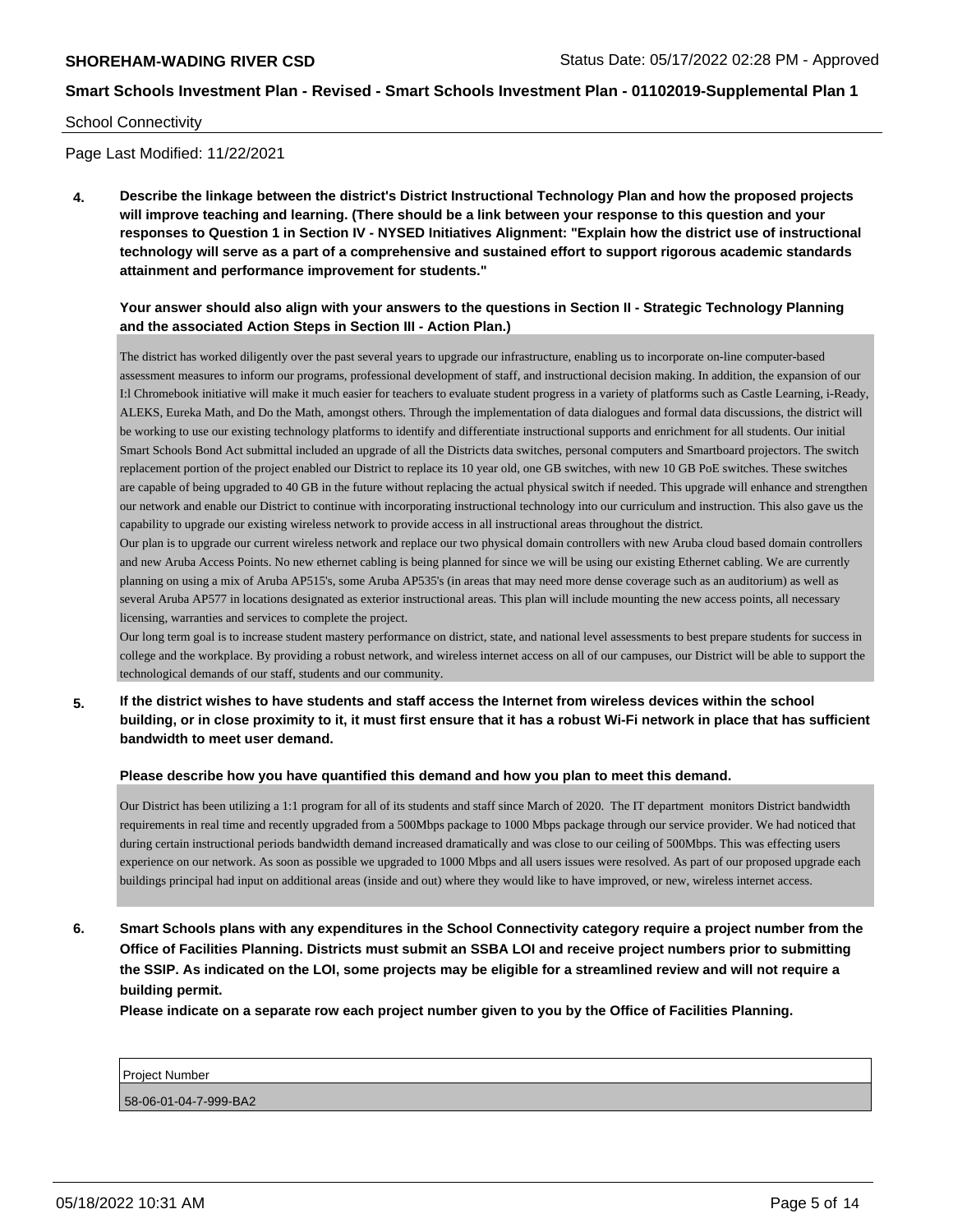## School Connectivity

Page Last Modified: 11/22/2021

**7. Certain high-tech security and connectivity infrastructure projects may be eligible for an expedited review process as determined by the Office of Facilities Planning.**

**Was your project deemed eligible for streamlined review?**

Yes

**7a. Districts that choose the Streamlined Review Process will be required to certify that they have reviewed all installations with their licensed architect or engineer of record and provide that person's name and license number. The licensed professional must review the products and proposed method of installation prior to implementation and review the work during and after completion in order to affirm that the work was codecompliant, if requested.**

■ I certify that I have reviewed all installations with a licensed architect or engineer of record.

## **8. Include the name and license number of the architect or engineer of record.**

| Name                   | License Number |
|------------------------|----------------|
| Fredrick W Seeba, P.E. | 68018          |

## **9. Public Expenditures – Loanable (Counts toward the nonpublic loan calculation)**

| Select the allowable expenditure type.      | <b>PUBLIC</b> Items to be | Quantity         | Cost Per Item    | <b>Total Cost</b> |
|---------------------------------------------|---------------------------|------------------|------------------|-------------------|
| Repeat to add another item under each type. | Purchased                 |                  |                  |                   |
| (No Response)                               | (No Response)             | (No<br>Response) | (No<br>Response) | 0.00              |
|                                             |                           | ' 0              | 0.00             |                   |

## **10. Public Expenditures – Non-Loanable (Does not count toward nonpublic loan calculation)**

| Select the allowable expenditure<br>type.<br>Repeat to add another item under<br>each type. | <b>PUBLIC</b> Items to be purchased                                                                            | Quantity       | Cost per Item | <b>Total Cost</b> |
|---------------------------------------------------------------------------------------------|----------------------------------------------------------------------------------------------------------------|----------------|---------------|-------------------|
| Network/Access Costs                                                                        | Aruba #515 Unified Wireless Access<br>Points (Q9H63A)                                                          | 230            | 665.00        | 152,950.00        |
| Network/Access Costs                                                                        | Aruba #535 Unified Wireless Access<br>Point (JZ337A)                                                           | $\overline{7}$ | 910.00        | 6,370.00          |
| Network/Access Costs                                                                        | Aruba 60W Midspan Injector AP-POE-<br>BTSR 1-Port Smart Rate 802.3bt 60W<br>(R <sub>1</sub> C <sub>73</sub> A) | 28             | 119.00        | 3,332.00          |
| Network/Access Costs                                                                        | AC Power Cord PC-AC-NA North<br>America (JW124A)                                                               | 28             | 2.90          | 81.20             |
| Network/Access Costs                                                                        | Mounting Bracket Individual AP-MNT-<br>B AP Suspended Ceiling Rail, Flat<br>15/16 (R3J16A)                     | 250            | 17.50         | 4,375.00          |
| <b>Outside Plant Costs</b>                                                                  | Aruba AP-577 Outdoor 11ax AP<br>(R4H23A)                                                                       | 18             | 1,275.00      | 22,950.00         |
| <b>Outside Plant Costs</b>                                                                  | Aruba AP -270-MNT-H1 AP270 Series<br>outdoor AP Hanging or Tilt Install                                        | 20             | 78.00         | 1,560.00          |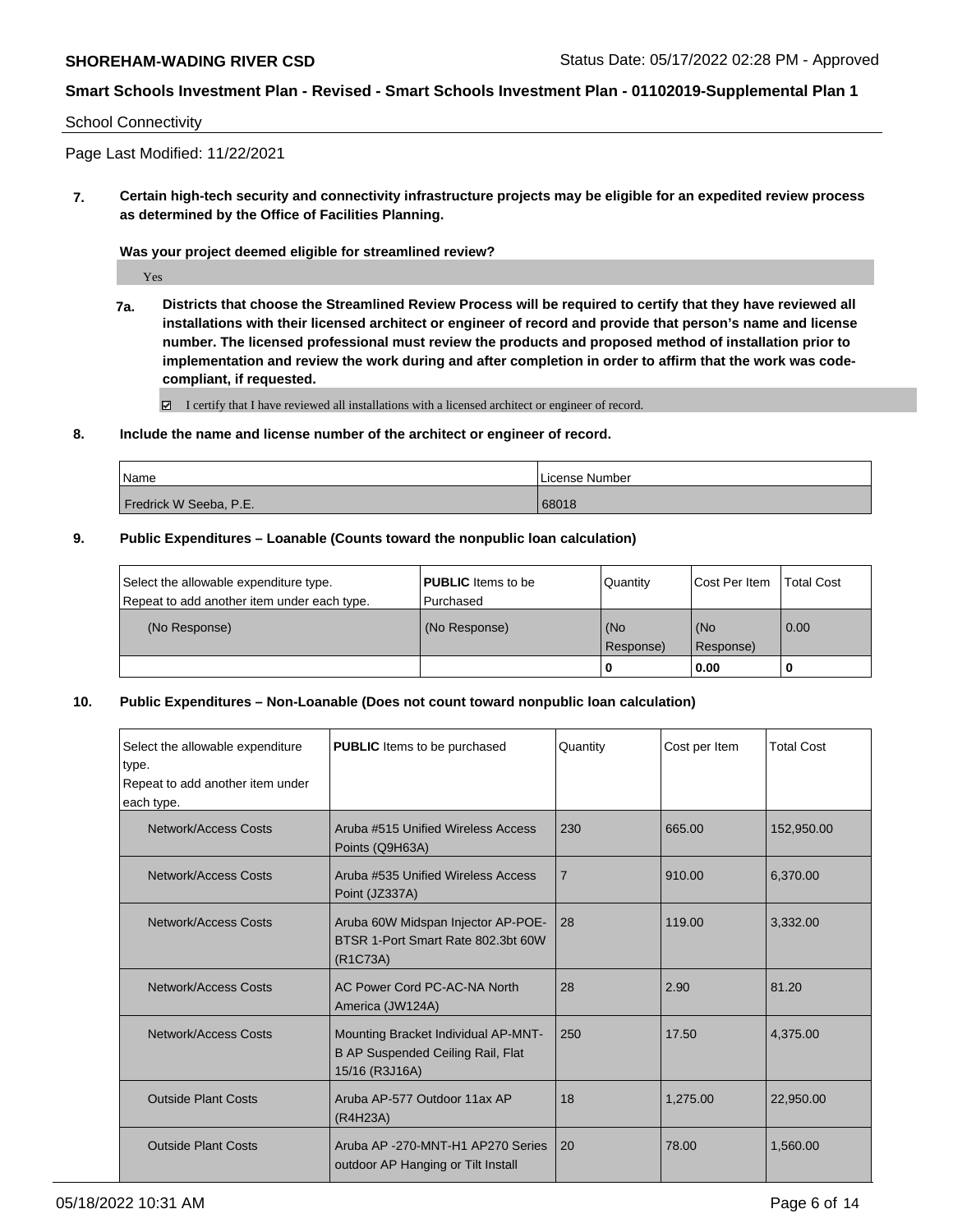# School Connectivity

Page Last Modified: 11/22/2021

| Select the allowable expenditure<br>type. | <b>PUBLIC</b> Items to be purchased     | Quantity | Cost per Item | <b>Total Cost</b> |
|-------------------------------------------|-----------------------------------------|----------|---------------|-------------------|
| Repeat to add another item under          |                                         |          |               |                   |
| each type.                                |                                         |          |               |                   |
|                                           | Mount Kit (JW054A0 (                    |          |               |                   |
| <b>Connections/Components</b>             | Installation and Configuration Services | 255      | 219.00        | 55,845.00         |
|                                           |                                         | 836      | 3,286.40      | 247,463           |

## **11. Final 2014-15 BEDS Enrollment to calculate Nonpublic Sharing Requirement (no changes allowed.)**

|            | <b>Public Enrollment</b> | Nonpublic Enrollment | Total Enrollment | Nonpublic Percentage |
|------------|--------------------------|----------------------|------------------|----------------------|
| Enrollment | 2.407                    |                      | 2.407.00         | 0.00                 |

# **12. Total Public Budget - Loanable (Counts toward the nonpublic loan calculation)**

|                                               | <b>Public Allocations</b> | <b>Estimated Nonpublic Loan</b><br>Amount | <b>Estimated Total Sub-Allocations</b> |
|-----------------------------------------------|---------------------------|-------------------------------------------|----------------------------------------|
| Network/Access Costs                          | (No Response)             | 0.00                                      | 0.00                                   |
| School Internal Connections and<br>Components | (No Response)             | 0.00                                      | 0.00                                   |
| Other                                         | (No Response)             | 0.00                                      | 0.00                                   |
| Totals:                                       | 0.00                      | 0                                         | 0                                      |

# **13. Total Public Budget – Non-Loanable (Does not count toward the nonpublic loan calculation)**

| Sub-<br><b>Allocation</b> |
|---------------------------|
| 167,108.20                |
| 24,510.00                 |
| 55,845.00                 |
| (No Response)             |
| (No Response)             |
| (No Response)             |
| (No Response)             |
| 247,463.20                |
|                           |

# **14. School Connectivity Totals**

|                          | <b>Total Sub-Allocations</b> |
|--------------------------|------------------------------|
| Total Loanable Items     | $\overline{0.00}$            |
| Total Non-Ioanable Items | 247,463.20                   |
| <b>Totals:</b>           | 247,463                      |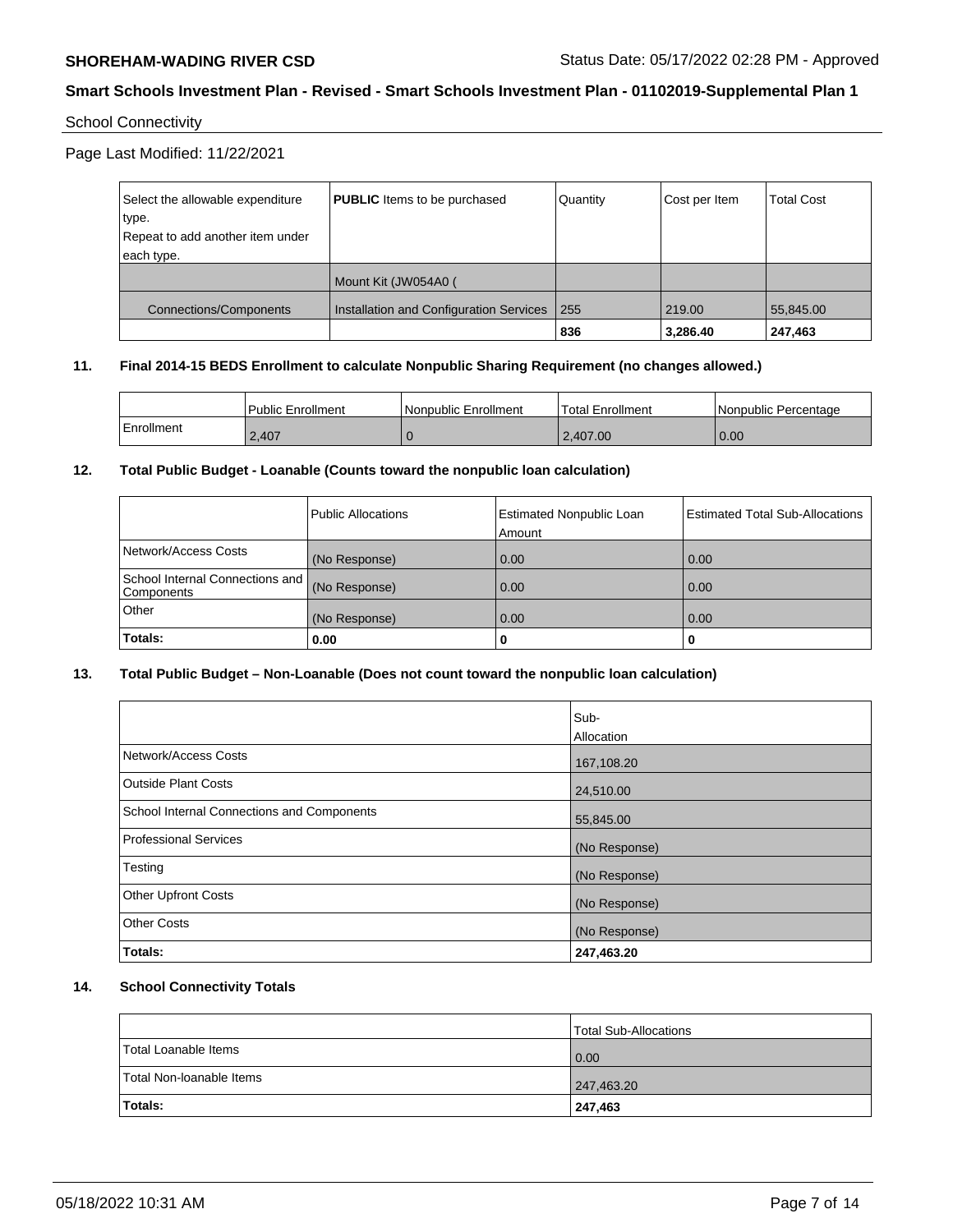Community Connectivity (Broadband and Wireless)

Page Last Modified: 05/24/2021

**1. Describe how you intend to use Smart Schools Bond Act funds for high-speed broadband and/or wireless connectivity projects in the community.**

(No Response)

**2. Please describe how the proposed project(s) will promote student achievement and increase student and/or staff access to the Internet in a manner that enhances student learning and/or instruction outside of the school day and/or school building.**

(No Response)

**3. Community connectivity projects must comply with all the necessary local building codes and regulations (building and related permits are not required prior to plan submission).**

 $\Box$  I certify that we will comply with all the necessary local building codes and regulations.

**4. Please describe the physical location of the proposed investment.**

(No Response)

**5. Please provide the initial list of partners participating in the Community Connectivity Broadband Project, along with their Federal Tax Identification (Employer Identification) number.**

| <b>Project Partners</b> | 'Federal ID # |
|-------------------------|---------------|
| (No Response)           | (No Response) |

**6. Please detail the type, quantity, per unit cost and total cost of the eligible items under each sub-category.**

| Select the allowable expenditure          | Item to be purchased | Quantity      | Cost per Item | <b>Total Cost</b> |
|-------------------------------------------|----------------------|---------------|---------------|-------------------|
| type.<br>Repeat to add another item under |                      |               |               |                   |
| each type.                                |                      |               |               |                   |
| (No Response)                             | (No Response)        | (No Response) | (No Response) | 0.00              |
|                                           |                      | 0             | 0.00          |                   |

**7. If you are submitting an allocation for Community Connectivity, complete this table.**

**Note that the calculated Total at the bottom of the table must equal the Total allocation for this category that you entered in the SSIP Overview overall budget.**

|                             | Sub-Allocation |
|-----------------------------|----------------|
| Network/Access Costs        | (No Response)  |
| Outside Plant Costs         | (No Response)  |
| <b>Tower Costs</b>          | (No Response)  |
| Customer Premises Equipment | (No Response)  |
| Professional Services       | (No Response)  |
| Testing                     | (No Response)  |
| <b>Other Upfront Costs</b>  | (No Response)  |
| <b>Other Costs</b>          | (No Response)  |
| Totals:                     | 0.00           |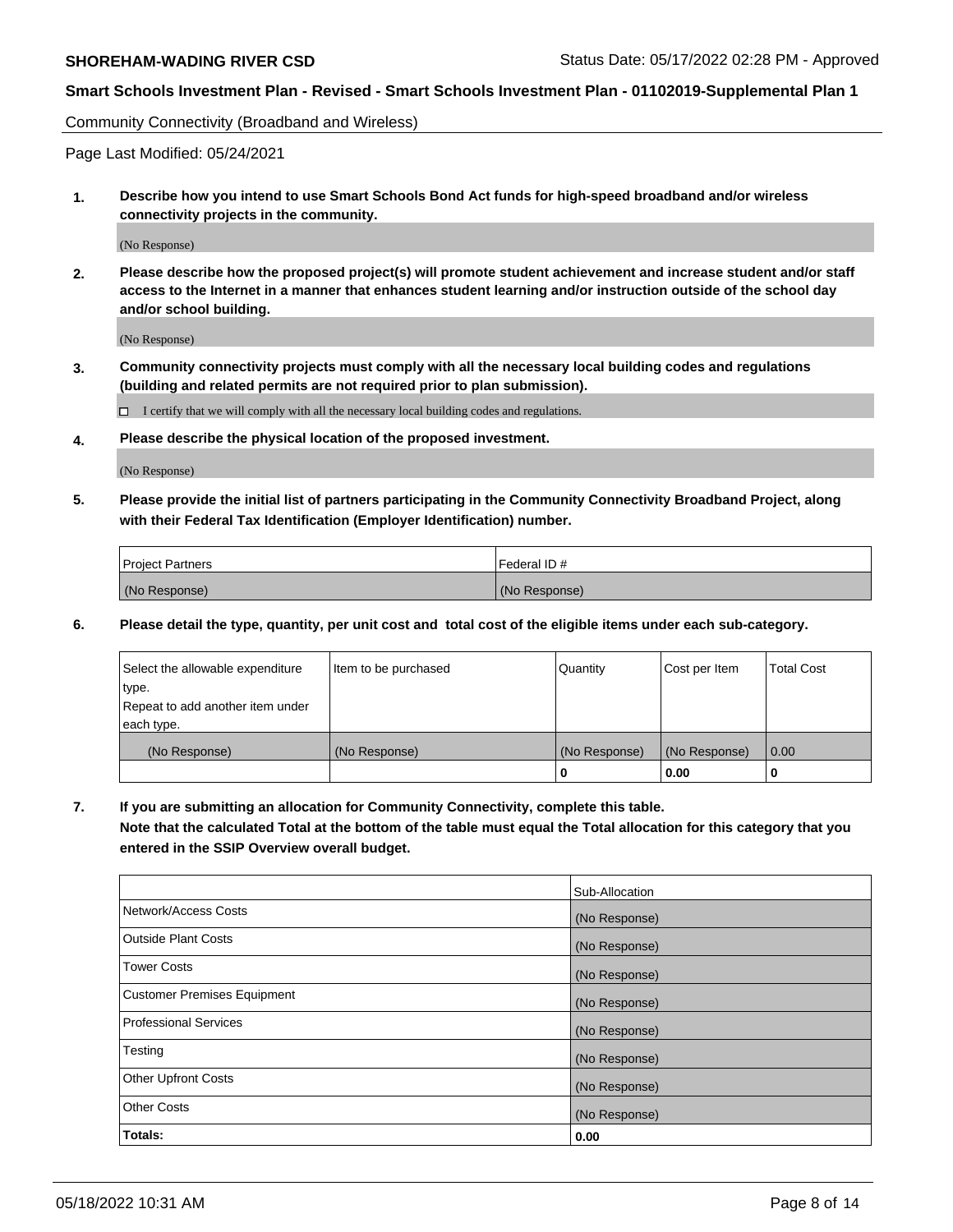# Classroom Learning Technology

Page Last Modified: 11/12/2021

**1. In order for students and faculty to receive the maximum benefit from the technology made available under the Smart Schools Bond Act, their school buildings must possess sufficient connectivity infrastructure to ensure that devices can be used during the school day. Smart Schools Investment Plans must demonstrate that sufficient infrastructure that meets the Federal Communications Commission's 100 Mbps per 1,000 students standard currently exists in the buildings where new devices will be deployed, or is a planned use of a portion of Smart Schools Bond Act funds, or is under development through another funding source.**

**Smart Schools Bond Act funds used for technology infrastructure or classroom technology investments must increase the number of school buildings that meet or exceed the minimum speed standard of 100 Mbps per 1,000 students and staff within 12 months. This standard may be met on either a contracted 24/7 firm service or a "burstable" capability. If the standard is met under the burstable criteria, it must be:**

**1. Specifically codified in a service contract with a provider, and**

**2. Guaranteed to be available to all students and devices as needed, particularly during periods of high demand, such as computer-based testing (CBT) periods.**

**Please describe how your district already meets or is planning to meet this standard within 12 months of plan submission.**

- **1a. If a district believes that it will be impossible to meet this standard within 12 months, it may apply for a waiver of this requirement, as described on the Smart Schools website. The waiver must be filed and approved by SED prior to submitting this survey.**
	- By checking this box, you are certifying that the school district has an approved waiver of this requirement on file with the New York State Education Department.
- **2. Connectivity Speed Calculator (Required). If the district currently meets the required speed, enter "Currently Met" in the last box: Expected Date When Required Speed Will be Met.**

|                  | l Number of   | Required Speed | Current Speed in | Expected Speed | <b>Expected Date</b>                 |
|------------------|---------------|----------------|------------------|----------------|--------------------------------------|
|                  | Students      | l in Mbps      | <b>Mbps</b>      | to be Attained | When Required                        |
|                  |               |                |                  |                | Within 12 Months   Speed Will be Met |
| Calculated Speed | (No Response) | 0.00           | 1000             | (No Response)  | (No Response)                        |

**3. If the district wishes to have students and staff access the Internet from wireless devices within the school building, or in close proximity to it, it must first ensure that it has a robust Wi-Fi network in place that has sufficient bandwidth to meet user demand.**

**Please describe how you have quantified this demand and how you plan to meet this demand.**

(No Response)

**4. All New York State public school districts are required to complete and submit an Instructional Technology Plan survey to the New York State Education Department in compliance with Section 753 of the Education Law and per Part 100.12 of the Commissioner's Regulations.**

**Districts that include educational technology purchases as part of their Smart Schools Investment Plan must have a submitted and approved Instructional Technology Plan survey on file with the New York State Education Department.**

- By checking this box, you are certifying that the school district has an approved Instructional Technology Plan survey on file with the New York State Education Department.
- **5. Describe the devices you intend to purchase and their compatibility with existing or planned platforms or systems. Specifically address the adequacy of each facility's electrical, HVAC and other infrastructure necessary to install and support the operation of the planned technology.**

(No Response)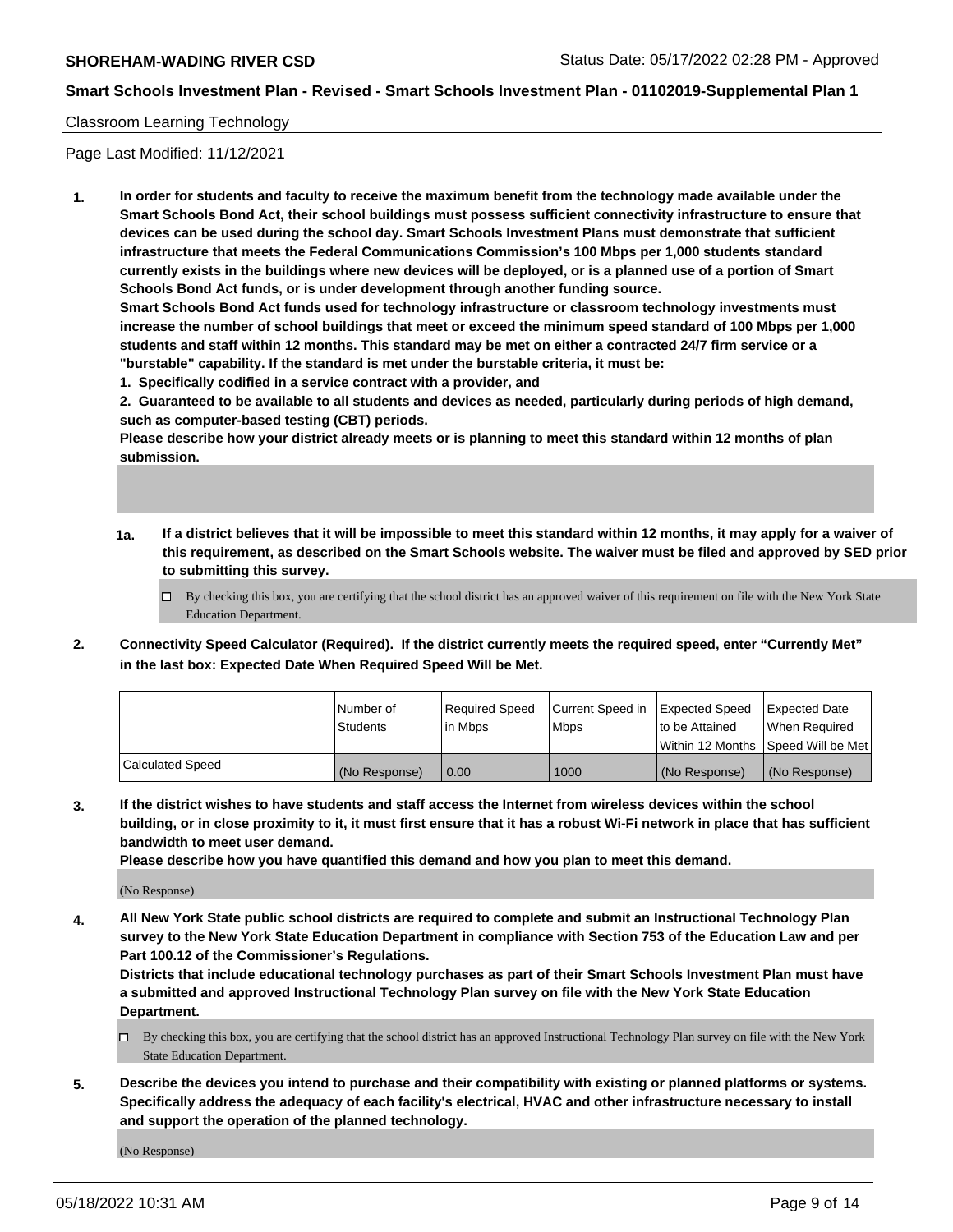# Classroom Learning Technology

Page Last Modified: 11/12/2021

- **6. Describe how the proposed technology purchases will:**
	- **> enhance differentiated instruction;**
	- **> expand student learning inside and outside the classroom;**
	- **> benefit students with disabilities and English language learners; and**
	- **> contribute to the reduction of other learning gaps that have been identified within the district.**

**The expectation is that districts will place a priority on addressing the needs of students who struggle to succeed in a rigorous curriculum. Responses in this section should specifically address this concern and align with the district's Instructional Technology Plan (in particular Question 2 of E. Curriculum and Instruction: "Does the district's instructional technology plan address the needs of students with disabilities to ensure equitable access to instruction, materials and assessments?" and Question 3 of the same section: "Does the district's instructional technology plan address the provision of assistive technology specifically for students with disabilities to ensure access to and participation in the general curriculum?")**

**In addition, describe how the district ensures equitable access to instruction, materials and assessments and participation in the general curriculum for both SWD and English Language Learners/Multilingual Learners (ELL/MLL) students.**

**Please note: If this plan has been identified as a Remote Learning Plan to be submitted and reviewed on an expedited basis, the district should explain how this plan will facilitate remote and hybrid learning, in lieu of responding to the question above.**

(No Response)

**7. Where appropriate, describe how the proposed technology purchases will enhance ongoing communication with parents and other stakeholders and help the district facilitate technology-based regional partnerships, including distance learning and other efforts.**

(No Response)

**8. Describe the district's plan to provide professional development to ensure that administrators, teachers and staff can employ the technology purchased to enhance instruction successfully.**

**Note: This response should be aligned and expanded upon in accordance with your district's response to Question 1 of F. Professional Development of your Instructional Technology Plan: "Please provide a summary of professional development offered to teachers and staff, for the time period covered by this plan, to support technology to enhance teaching and learning. Please include topics, audience and method of delivery within your summary."**

**Please note: If this plan has been identified as a Remote Learning Plan to be submitted and reviewed on an expedited basis, the district should provide a statement confirming that the district has provided or will provide professional development on these devices to its staff, in lieu of responding to the question above.**

(No Response)

**9. Districts must contact one of the SUNY/CUNY teacher preparation programs listed on the document on the left side of the page that supplies the largest number of the district's new teachers to request advice on innovative uses and best practices at the intersection of pedagogy and educational technology.**

- By checking this box, you certify that you have contacted the SUNY/CUNY teacher preparation program that supplies the largest number of your new teachers to request advice on these issues.
- **9a. Please enter the name of the SUNY or CUNY Institution that you contacted.**

(No Response)

**9b. Enter the primary Institution phone number.**

(No Response)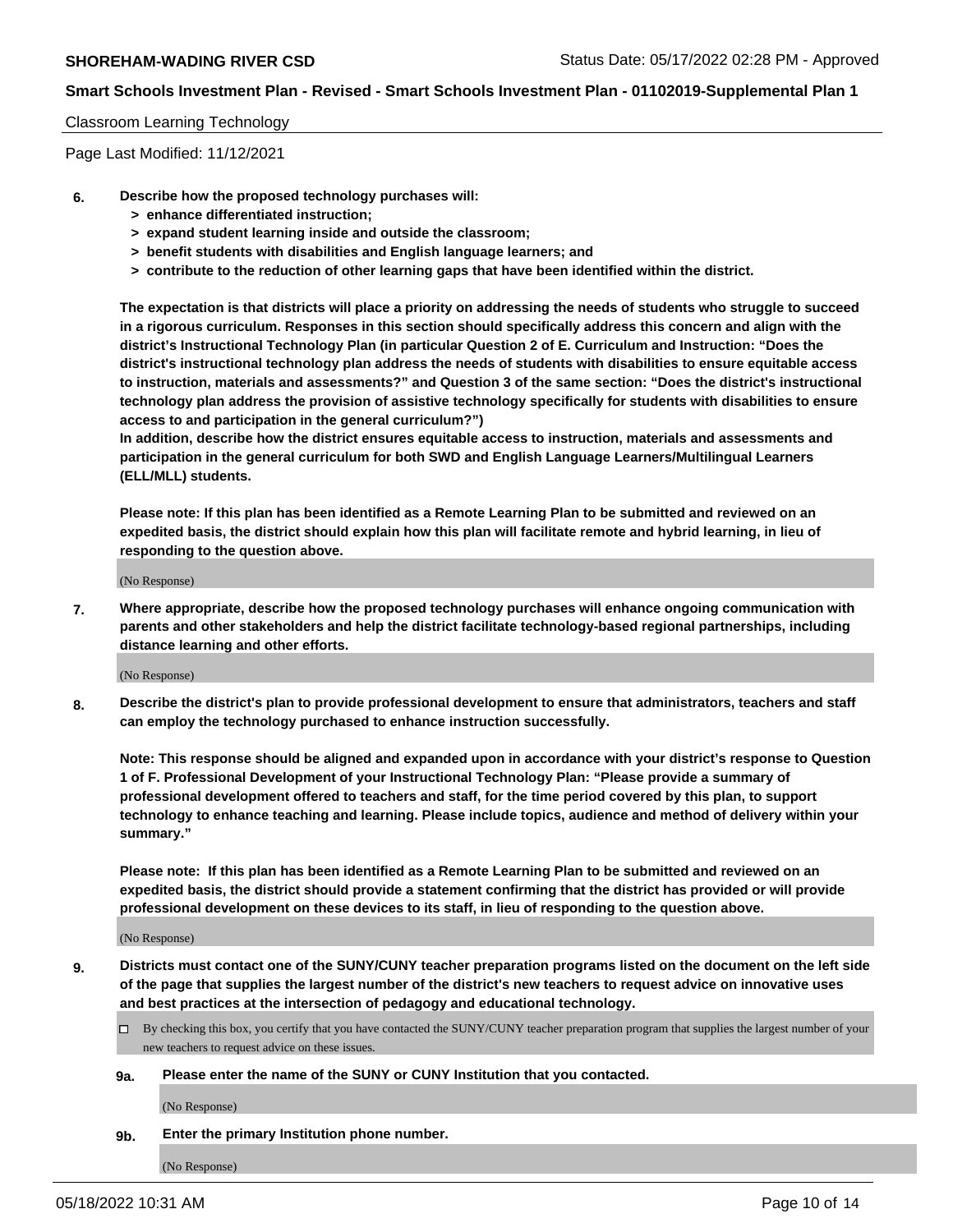## Classroom Learning Technology

Page Last Modified: 11/12/2021

**9c. Enter the name of the contact person with whom you consulted and/or will be collaborating with on innovative uses of technology and best practices.**

(No Response)

**10. To ensure the sustainability of technology purchases made with Smart Schools funds, districts must demonstrate a long-term plan to maintain and replace technology purchases supported by Smart Schools Bond Act funds. This sustainability plan shall demonstrate a district's capacity to support recurring costs of use that are ineligible for Smart Schools Bond Act funding such as device maintenance, technical support, Internet and wireless fees, maintenance of hotspots, staff professional development, building maintenance and the replacement of incidental items. Further, such a sustainability plan shall include a long-term plan for the replacement of purchased devices and equipment at the end of their useful life with other funding sources.**

 $\square$  By checking this box, you certify that the district has a sustainability plan as described above.

**11. Districts must ensure that devices purchased with Smart Schools Bond funds will be distributed, prepared for use, maintained and supported appropriately. Districts must maintain detailed device inventories in accordance with generally accepted accounting principles.**

By checking this box, you certify that the district has a distribution and inventory management plan and system in place.

**12. Please detail the type, quantity, per unit cost and total cost of the eligible items under each sub-category.**

| Select the allowable expenditure | I Item to be Purchased | Quantity      | Cost per Item | Total Cost |
|----------------------------------|------------------------|---------------|---------------|------------|
| type.                            |                        |               |               |            |
| Repeat to add another item under |                        |               |               |            |
| each type.                       |                        |               |               |            |
| (No Response)                    | (No Response)          | (No Response) | (No Response) | 0.00       |
|                                  |                        | u             | 0.00          |            |

## **13. Final 2014-15 BEDS Enrollment to calculate Nonpublic Sharing Requirement (no changes allowed.)**

|            | l Public Enrollment | Nonpublic Enrollment | <b>Total Enrollment</b> | Nonpublic<br>l Percentage |
|------------|---------------------|----------------------|-------------------------|---------------------------|
| Enrollment | 2.407               |                      | 2.407.00                | 0.00                      |

## **14. If you are submitting an allocation for Classroom Learning Technology complete this table.**

|                          | Public School Sub-Allocation | <b>Estimated Nonpublic Loan</b><br>Amount | <b>Estimated Total Public and</b><br>Nonpublic Sub-Allocation |
|--------------------------|------------------------------|-------------------------------------------|---------------------------------------------------------------|
|                          |                              | (Based on Percentage Above)               |                                                               |
| Interactive Whiteboards  | (No Response)                | 0.00                                      | 0.00                                                          |
| <b>Computer Servers</b>  | (No Response)                | 0.00                                      | 0.00                                                          |
| <b>Desktop Computers</b> | (No Response)                | 0.00                                      | 0.00                                                          |
| <b>Laptop Computers</b>  | (No Response)                | 0.00                                      | 0.00                                                          |
| <b>Tablet Computers</b>  | (No Response)                | 0.00                                      | 0.00                                                          |
| <b>Other Costs</b>       | (No Response)                | 0.00                                      | 0.00                                                          |
| Totals:                  | 0.00                         | 0                                         | 0                                                             |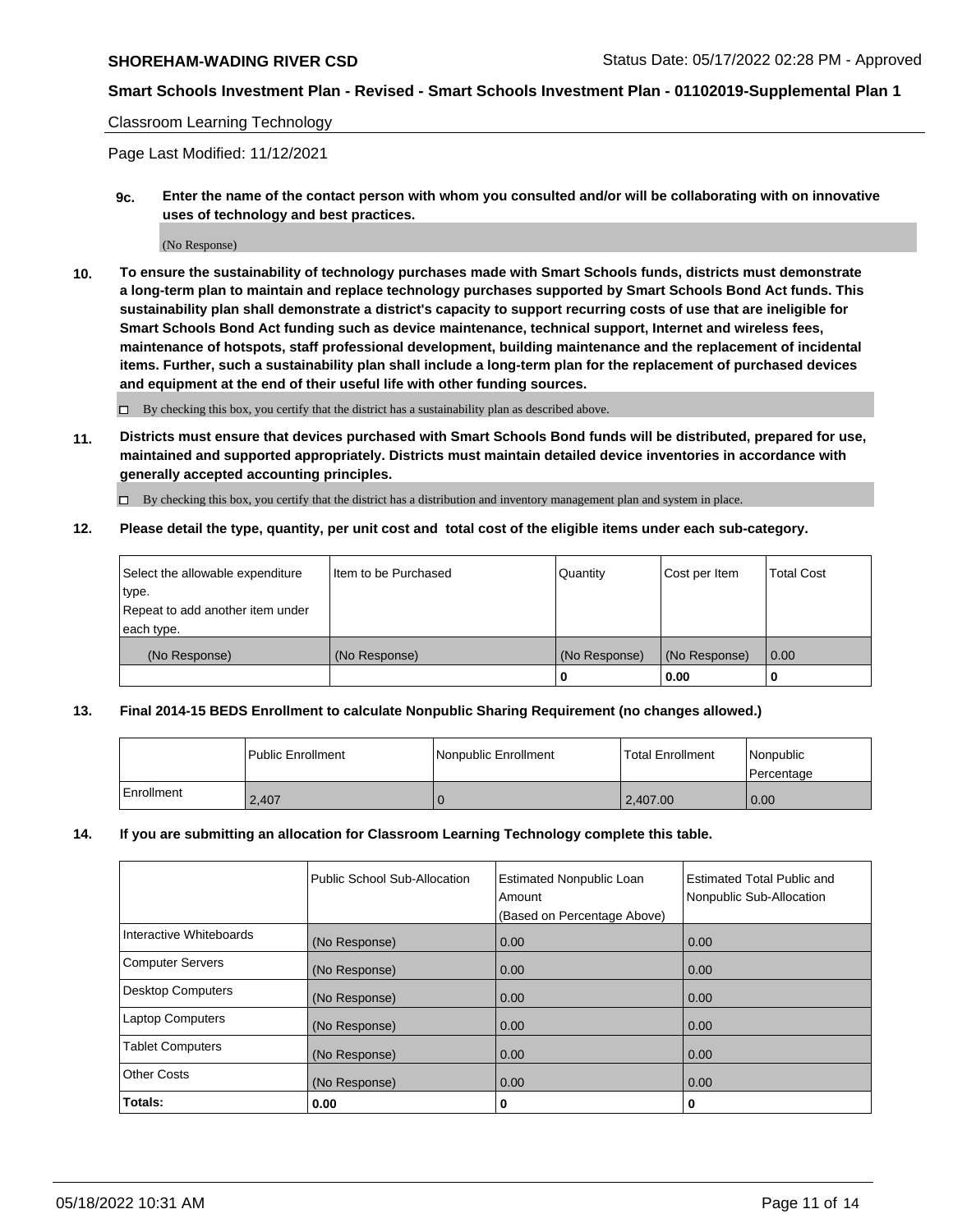## Pre-Kindergarten Classrooms

Page Last Modified: 06/08/2021

**1. Provide information regarding how and where the district is currently serving pre-kindergarten students and justify the need for additional space with enrollment projections over 3 years.**

(No Response)

- **2. Describe the district's plan to construct, enhance or modernize education facilities to accommodate prekindergarten programs. Such plans must include:**
	- **Specific descriptions of what the district intends to do to each space;**
	- **An affirmation that new pre-kindergarten classrooms will contain a minimum of 900 square feet per classroom;**
	- **The number of classrooms involved;**
	- **The approximate construction costs per classroom; and**
	- **Confirmation that the space is district-owned or has a long-term lease that exceeds the probable useful life of the improvements.**

(No Response)

**3. Smart Schools Bond Act funds may only be used for capital construction costs. Describe the type and amount of additional funds that will be required to support ineligible ongoing costs (e.g. instruction, supplies) associated with any additional pre-kindergarten classrooms that the district plans to add.**

(No Response)

**4. All plans and specifications for the erection, repair, enlargement or remodeling of school buildings in any public school district in the State must be reviewed and approved by the Commissioner. Districts that plan capital projects using their Smart Schools Bond Act funds will undergo a Preliminary Review Process by the Office of Facilities Planning.**

**Please indicate on a separate row each project number given to you by the Office of Facilities Planning.**

| Project Number |  |
|----------------|--|
| (No Response)  |  |

**5. Please detail the type, quantity, per unit cost and total cost of the eligible items under each sub-category.**

| Select the allowable expenditure | Item to be purchased | Quantity      | Cost per Item | <b>Total Cost</b> |
|----------------------------------|----------------------|---------------|---------------|-------------------|
| type.                            |                      |               |               |                   |
| Repeat to add another item under |                      |               |               |                   |
| each type.                       |                      |               |               |                   |
| (No Response)                    | (No Response)        | (No Response) | (No Response) | 0.00              |
|                                  |                      | 0             | 0.00          |                   |

**6. If you have made an allocation for Pre-Kindergarten Classrooms, complete this table.**

**Note that the calculated Total at the bottom of the table must equal the Total allocation for this category that you entered in the SSIP Overview overall budget.**

|                                          | Sub-Allocation |
|------------------------------------------|----------------|
| Construct Pre-K Classrooms               | (No Response)  |
| Enhance/Modernize Educational Facilities | (No Response)  |
| <b>Other Costs</b>                       | (No Response)  |
| Totals:                                  | 0.00           |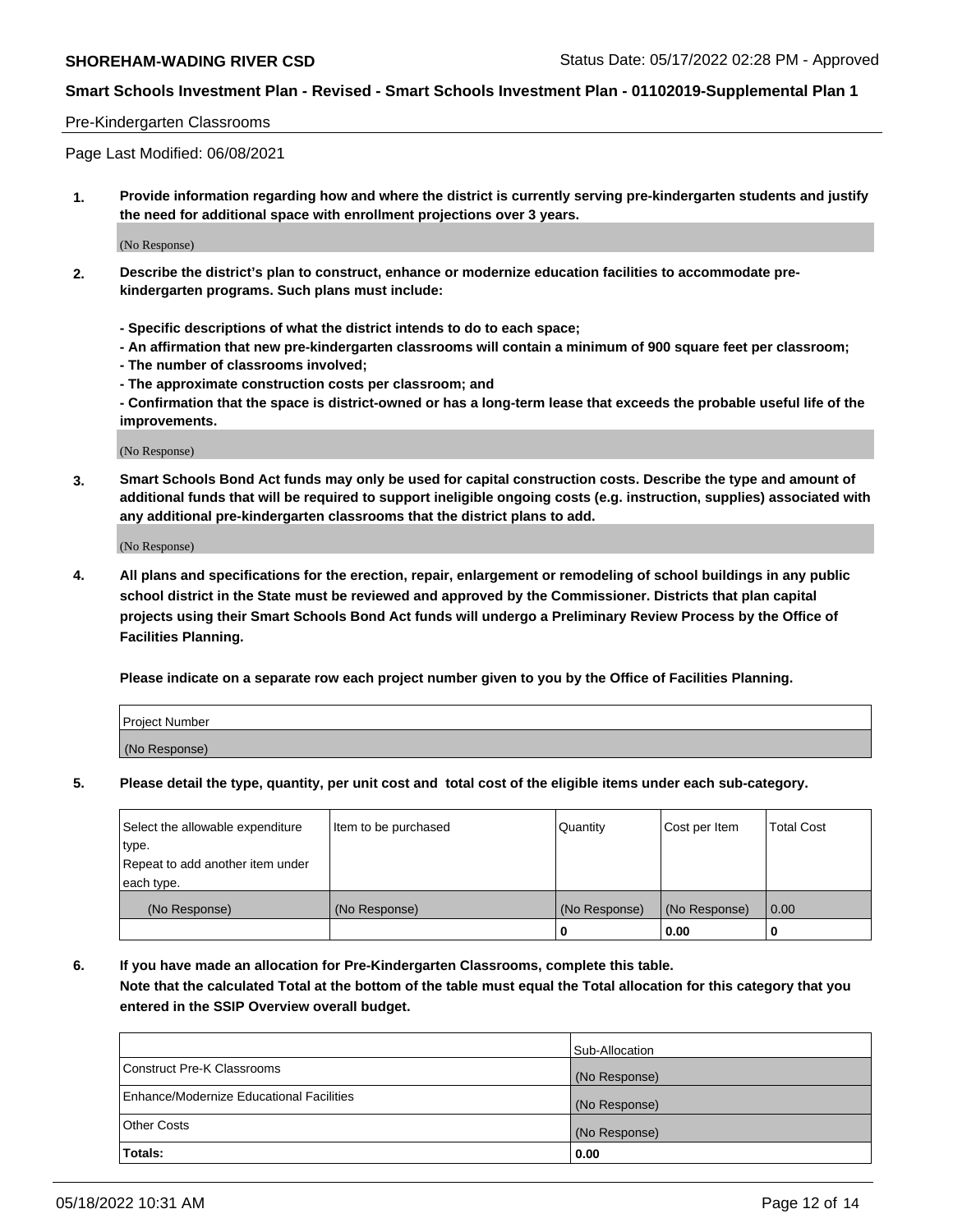Replace Transportable Classrooms

Page Last Modified: 06/08/2021

**1. Describe the district's plan to construct, enhance or modernize education facilities to provide high-quality instructional space by replacing transportable classrooms.**

(No Response)

**2. All plans and specifications for the erection, repair, enlargement or remodeling of school buildings in any public school district in the State must be reviewed and approved by the Commissioner. Districts that plan capital projects using their Smart Schools Bond Act funds will undergo a Preliminary Review Process by the Office of Facilities Planning.**

**Please indicate on a separate row each project number given to you by the Office of Facilities Planning.**

| <b>Project Number</b> |  |
|-----------------------|--|
| (No Response)         |  |

**3. For large projects that seek to blend Smart Schools Bond Act dollars with other funds, please note that Smart Schools Bond Act funds can be allocated on a pro rata basis depending on the number of new classrooms built that directly replace transportable classroom units.**

**If a district seeks to blend Smart Schools Bond Act dollars with other funds describe below what other funds are being used and what portion of the money will be Smart Schools Bond Act funds.**

(No Response)

**4. Please detail the type, quantity, per unit cost and total cost of the eligible items under each sub-category.**

| Select the allowable expenditure | Item to be purchased | Quantity      | Cost per Item | <b>Total Cost</b> |
|----------------------------------|----------------------|---------------|---------------|-------------------|
| type.                            |                      |               |               |                   |
| Repeat to add another item under |                      |               |               |                   |
| each type.                       |                      |               |               |                   |
| (No Response)                    | (No Response)        | (No Response) | (No Response) | 0.00              |
|                                  |                      | U             | 0.00          |                   |

**5. If you have made an allocation for Replace Transportable Classrooms, complete this table.**

**Note that the calculated Total at the bottom of the table must equal the Total allocation for this category that you entered in the SSIP Overview overall budget.**

|                                                | Sub-Allocation |
|------------------------------------------------|----------------|
| Construct New Instructional Space              | (No Response)  |
| Enhance/Modernize Existing Instructional Space | (No Response)  |
| <b>Other Costs</b>                             | (No Response)  |
| Totals:                                        | 0.00           |